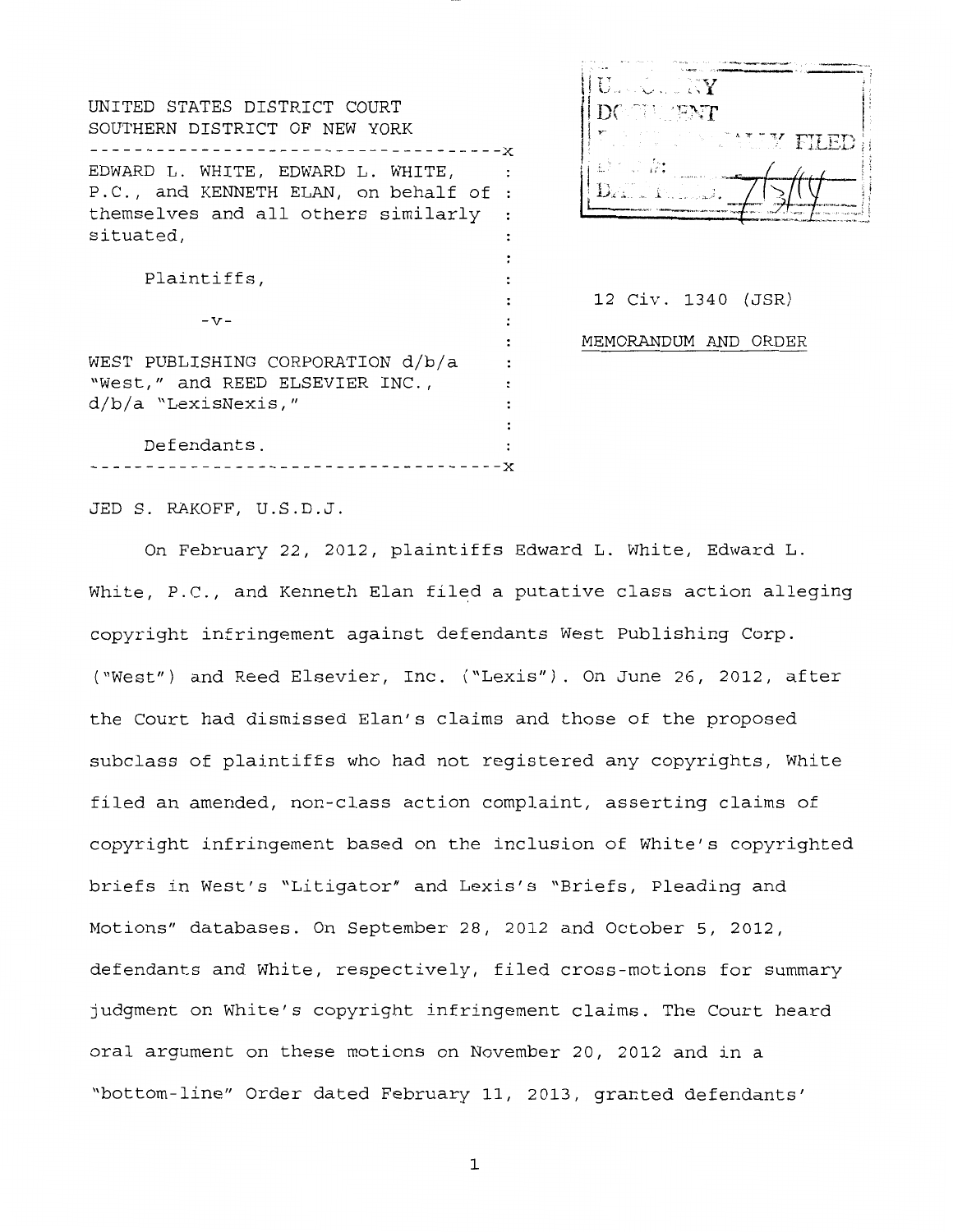motion for summary judgment and denied plaintiff's motion. This Memorandum and Order explains the reasons for that decision and directs the entry of final judgment.

Plaintiffs sue West and Lexis for copyright infringement based on the inclusion of two of White's copyrighted briefs in the Westlaw "Litigator" and Lexis "Briefs, Pleading and Motions" (BPM) databases. The briefs at issue are "Plaintiffs' Combined Motion for Summary Judgment, Beer and Ramsey, and Brief in Support" ("Summary Judgment Motion"), filed May 20, 2009, and "Plaintiffs' Motion in Limine" ("Motion in Limine"), filed March 15, 2010, both of which White filed while serving as class counsel in *Beer v. XTO Energy, Inc.,* No. Civ-07-798-L, in the Western District of Oklahoma. Defendant West Publ'g Copr.'s Statement of Uncontested Material Facts Pursuant to Local Rule 56.1 ("West 56.1")  $\P\P$  16-19.

On April 13, 2010, mid-way through the litigation, the *Beer*  Court removed White as class counsel in *Beer* and decertified the class. *Id.* 122. Two individuals filed a motion to intervene as new named plaintiffs in *Beer* with new class counsel. Id.  $\P$  23-24. Because White was concerned that the newly proposed class counsel or other lawyers would use his work product, White registered copyrights on the *Beer* Summary Judgment Motion and Motion in Limine briefs on May 20, 2010, and May 21, 2010, respectively. Id. 1 25.

Prior to registering copyrights on the Summary Judgment Motion and Motion in Limine briefs, White filed the motions with the court using the electronic CM/ECF (PACER) service, from which West and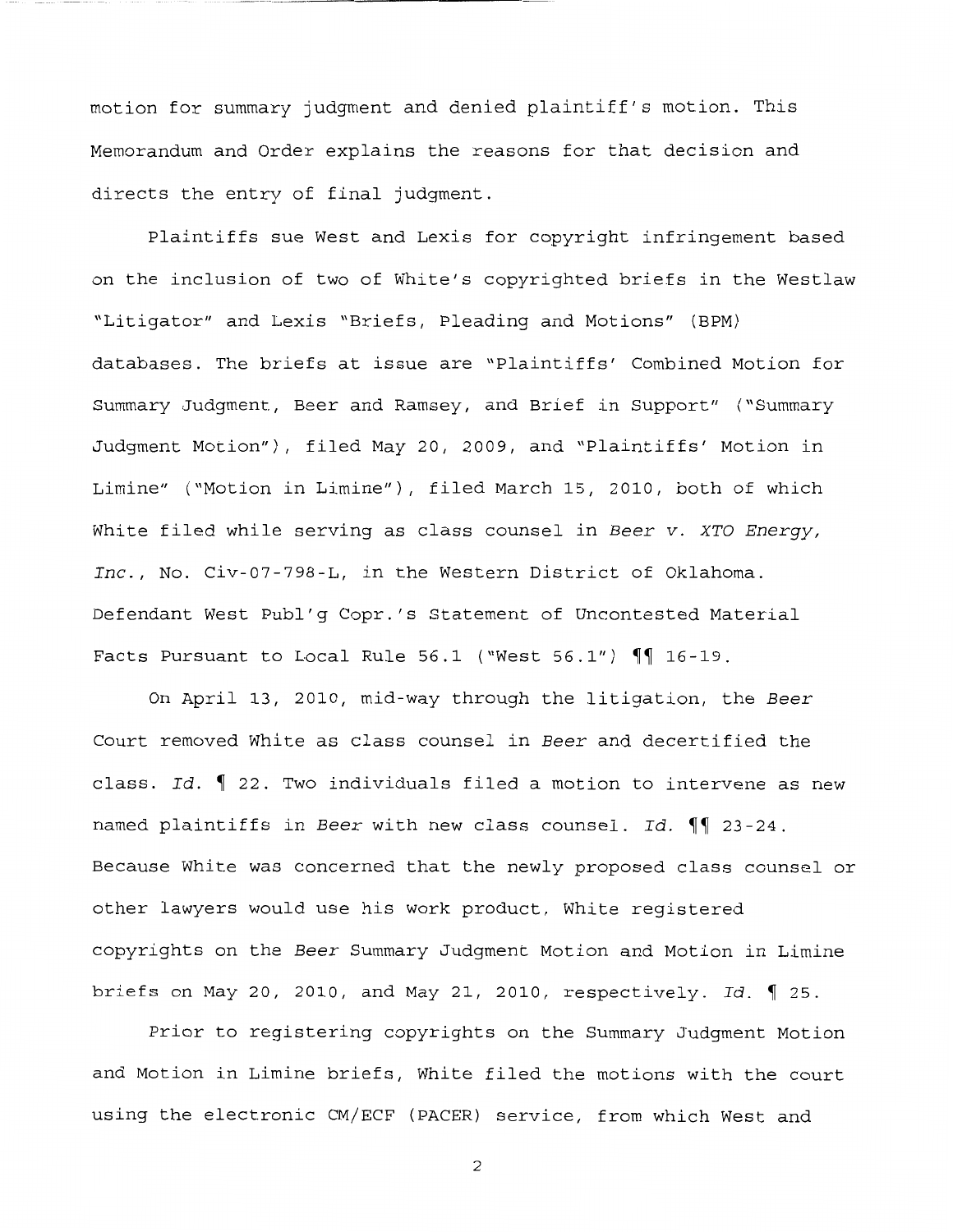Lexis retrieved the documents. West 56.1  $\P$  26, 27; Def. Reed Elsevier Inc.'s Rule 56.1 Statement of Undisputed Facts in Support of Its Motion for Summary Judgment ("Lexis  $56.1$ ")  $\P$ <sup>1</sup> 10, 23-24. Filing a document on PACER makes that document publicly available online as well as in the court's clerk's office and allows members of the public to retrieve and download a copy of the document from PACER for \$0.10 per page, up to \$3.00 per document. Lexis 56.1  $\P$ 17, 20, 24-25.

West's Litigator and Lexis's BPM products offer users access to select legal documents that were filed, without seal, in state and federal courts. West 56.1  $\P$  3-5, 7; Lexis 56.1  $\P$  2-4. Once West or Lexis selects a particular legal document for inclusion into Litigator or BPM, the document is converted into a text-serchable electronic file and saved in each database's proprietary format. West 56.1  $\parallel$  9; Lexis 56.1  $\parallel$  33. The document is further modified as follows: an editor reviews the document to redact sensitive and private information, West 56.1  $\parallel$  11; Lexis 56.1  $\parallel$  30; the editor codes and/or extracts from the document key characteristics like jurisdiction and practice area in order to allow users to find and retrieve documents more easily, West 56.1  $\parallel$  10; Lexis 56.1  $\parallel$  32, 36; the editor links the document to decisions and other filings in the same or related cases and creates links to authorities cited in the document, West 56.1  $\parallel$  10; Lexis 56.1  $\parallel$  32, 26; a unique identifier is created for each document for ease of locating and citing the document, West 56.1  $\parallel$ ; Lexis 56.1  $\parallel$  41; and a link to a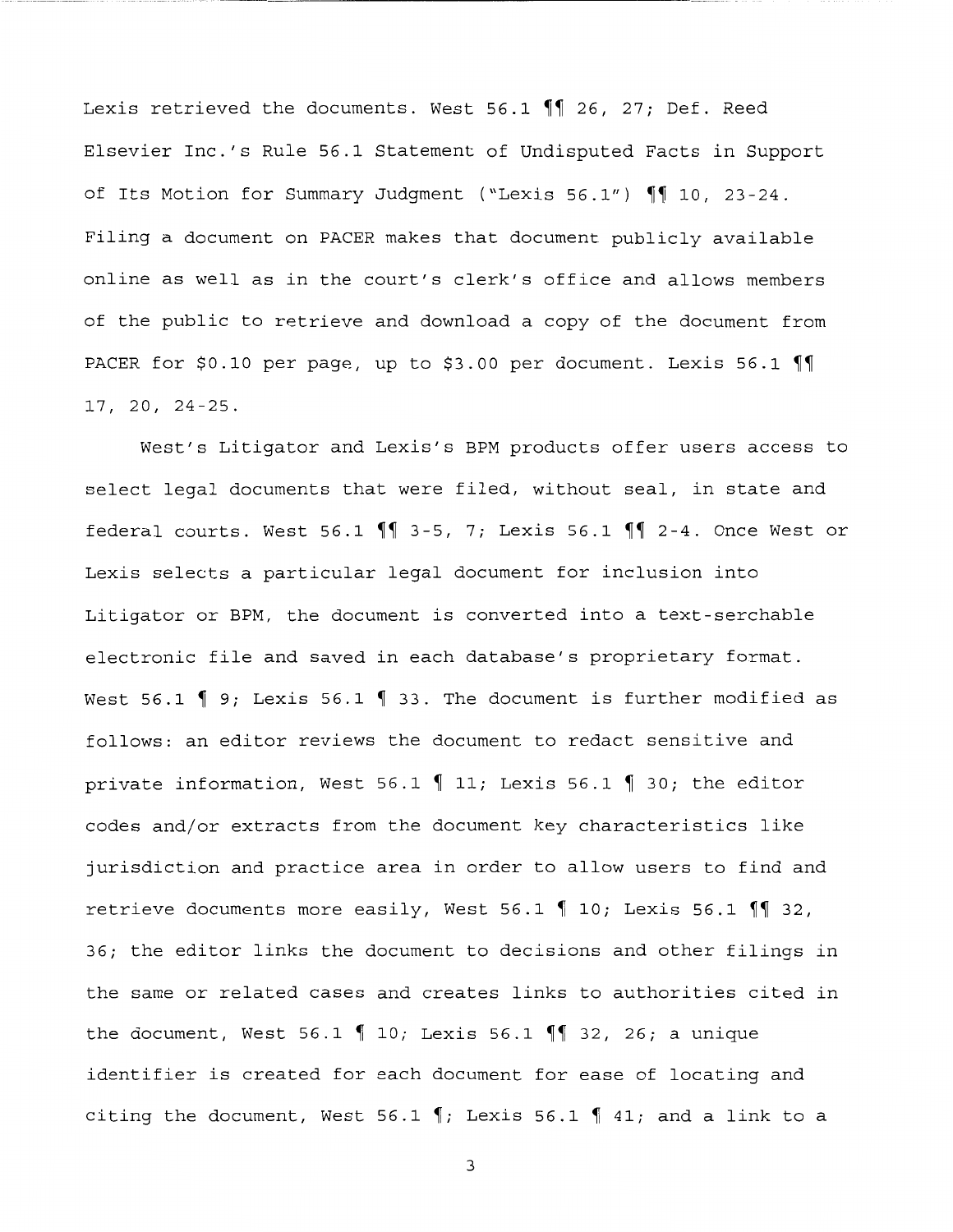PDF of the as-filed version of the document is included in the database version of the document to maintain an archival copy, West 56.1  $\parallel$  14; Lexis 56.1  $\parallel$  39. BPM contains over one million legal documents, and Litigator approximately eleven million legal documents, obtained either from PACER or from courts directly. Lexis 56.1  $\sqrt{\ }$  5, 7, 1; West 56.1  $\sqrt{\ }$  5-6.

The *Beer* Summary Judgment Motion was loaded into Litigator on July 11, 2009, and accessed a total of five times between then and March 6, 2012; the Motion in Limine was loaded into Litigator on May 2, 2010, and accessed a total of seven times between then and March 5, 2012. West 56.1  $\P$  27-28. Both motions were available as part of BPM as of August 4, 2010; the Summary Judgment motion was never accessed, and the Motion in Limine was accessed by three users. Lexis 56.1  $\P$ <sup> $\parallel$ </sup> 43, 73-74.

Section 107 of the Copyright Act provides a defense to copyright infringement that allows for "fair use" of a copyrighted work without permission based on consideration of four non-exclusive statutory factors: "(l) the purpose and character of the use, including whether such use is of a commercial nature or is for nonprofit educational purposes; (2) the nature of the copyrighted work; (3) the amount and substantiality of the portion used in relation to the copyrighted work as a whole; and (4) the effect of the use upon the potential market for or value of the copyrighted work  $\ldots$  . . . " 17 U.S.C. § 107. The Court finds that three of the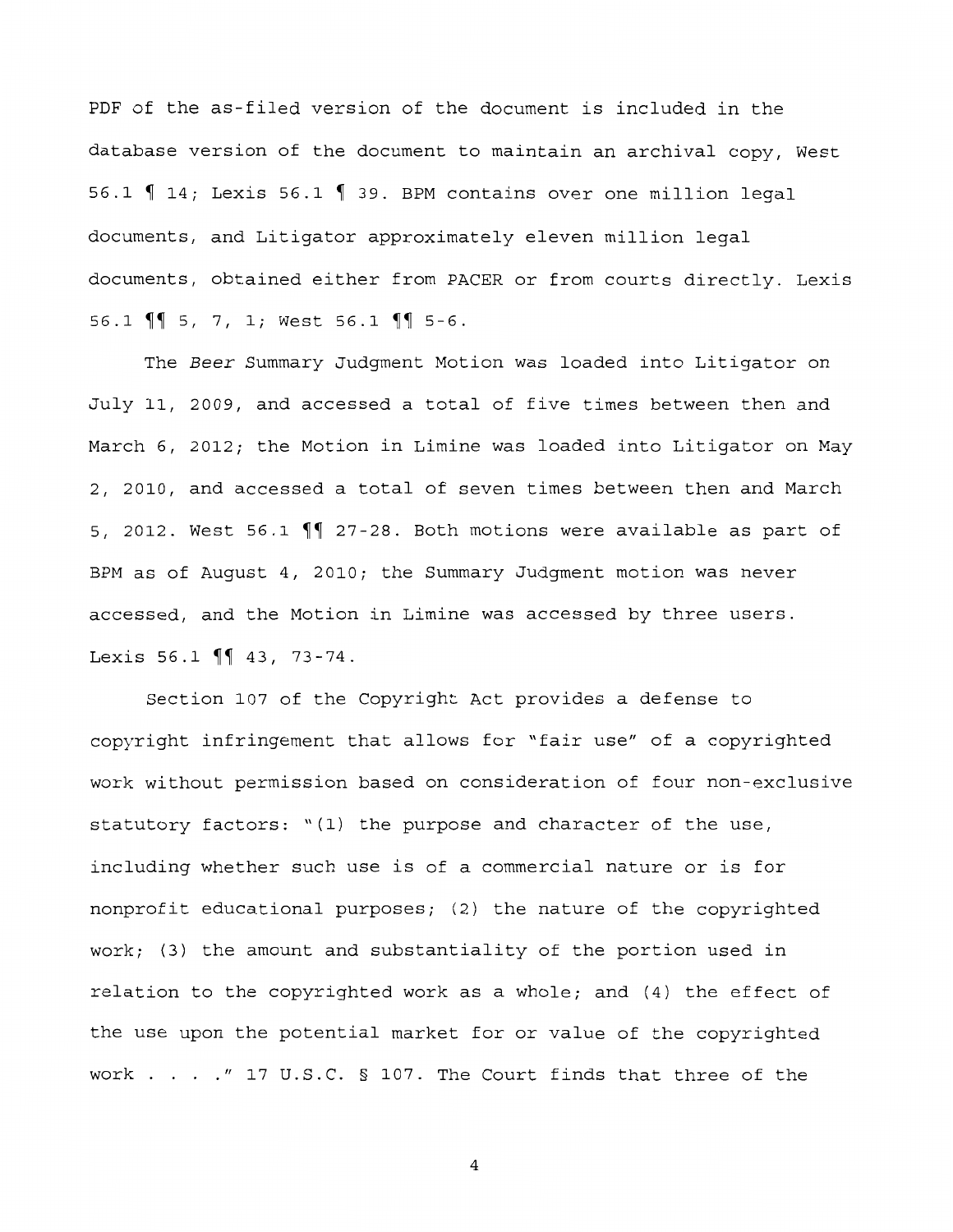above factors weigh in favor of a finding of fair use, while one of the factors is neutral.

Regarding the first factor, a key issue is: "whether and to what extent the new work is 'transformative, '" *Campbell v. Acuff-Rose Music, Inc.,* 510 U.S. 569, 578 (1994), that is, whether how the defendants have altered and used plaintiff's work has effectively transformed it into a different kind of work. The Court finds that West and Lexis's use of the briefs was transformative for two reasons. First, while White created the briefs solely for the purpose of providing legal services to his clients and securing specific legal outcomes in the Beer litigation, the defendants used the brief toward the end of creating an interactive legal research tool. *See Blanch v. Koons,* 467 F.3d 224, 251 (2d Cir. 2006) ("The sharply different objectives that Koons had in using, and Bland had in creating [the work] confirms the transformative nature of the use."). Second, West and Lexis's processes of reviewing, selecting, converting, coding, linking, and identifying the documents "add[] something new, with a further purpose or different character" than the original briefs. *Campbell,* 510 U.S. at 579. While, to be sure, the transformation was done for a commercial purpose, "the more transformative the new work, the less will be the significance of other factors, like commercialism, that may weigh against a finding of fair use." *Campbell,* 510 U.S. at 579. Thus, on net, the first factor weighs in favor of a finding of fair use.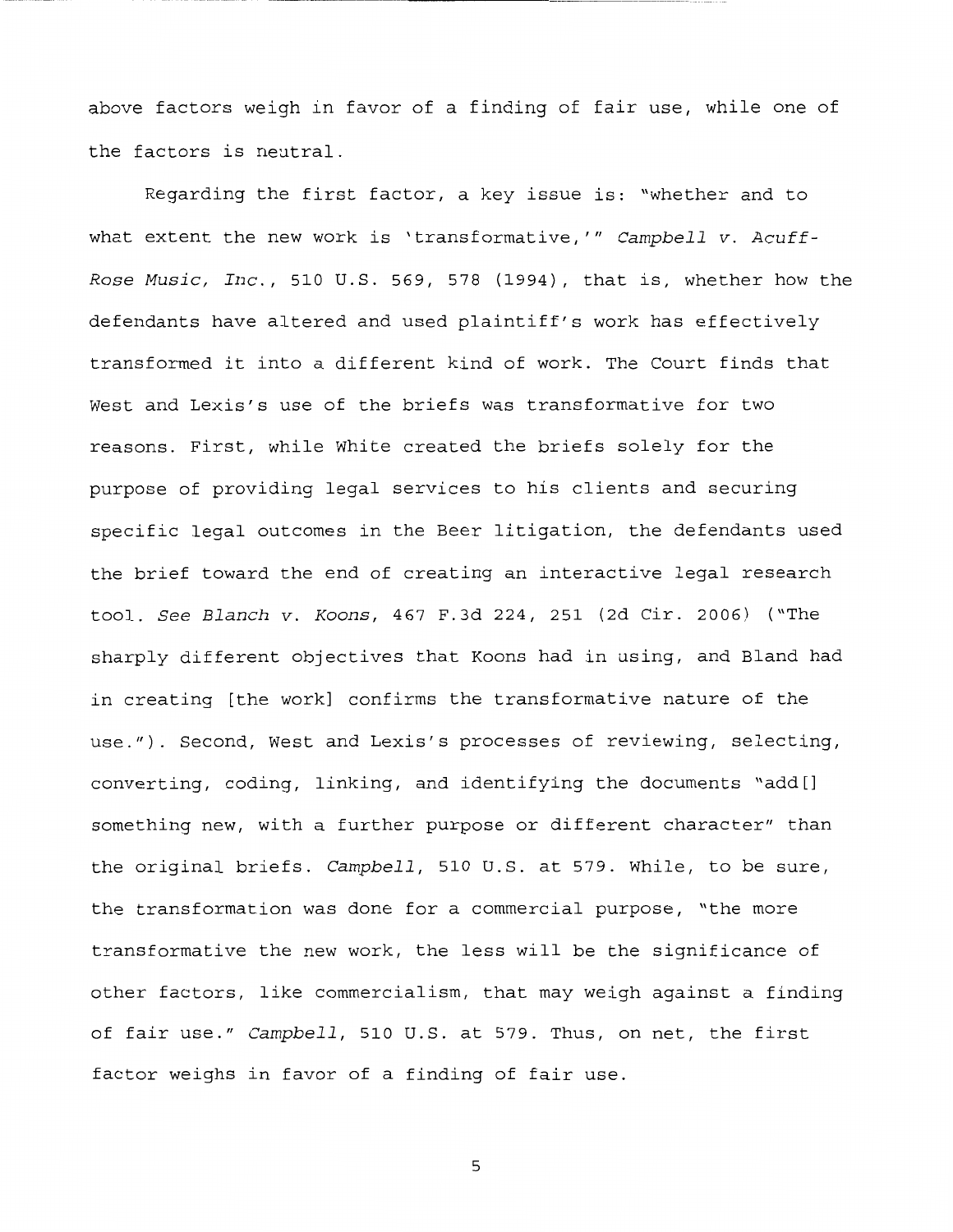Regarding the second factor (the nature of the copyrighted work), "[i]n general, fair use is more likely to be found in factual works than in fictional works." *Stewart v. Abend,* 495 U.S. 207, 237 (1990). Here, the briefs at issue are functional presentations of fact and law, and this cuts towards finding in favor of fair use. It is true that "the scope of fair use is narrower with respect to unpublished works [because]  $\ldots$  . the author's right to control the first public appearance of his expression weighs against use of the work before its release." *Harper* & *Row Publishers, Inc. v. Nation Enterprises,* 471 U.S. 539, 564 (1985). However, while White's briefs were in some sense unpublished, this factor is made less significant by the fact that White intentionally made the briefs publicly available by filing them with the court; thus the circumstances of this case do not implicate the rationales for protecting unpublished works. On net, the second factor also weighs in favor of a finding of fair use.

Regarding the third factor, which looks at "'the quantity and value of the materials used  $\ldots$  in relation to the purpose of the copying,'" *Blanch,* 467 F.3d at 257 (quoting *Campbell,* 510 U.S. at 586), although "copying of an entire work [does not] *favor[]* fair use[,] . courts have concluded that such copying does not necessarily weigh against fair use because copying the entirety of a work is sometimes necessary to make a fair use of the image." *Bill Graham Archives v. Darling Kindersley* Ltd., 448 F.3d 605, 613 (2d Cir. 2006). Although defendants here copied the entirety of White's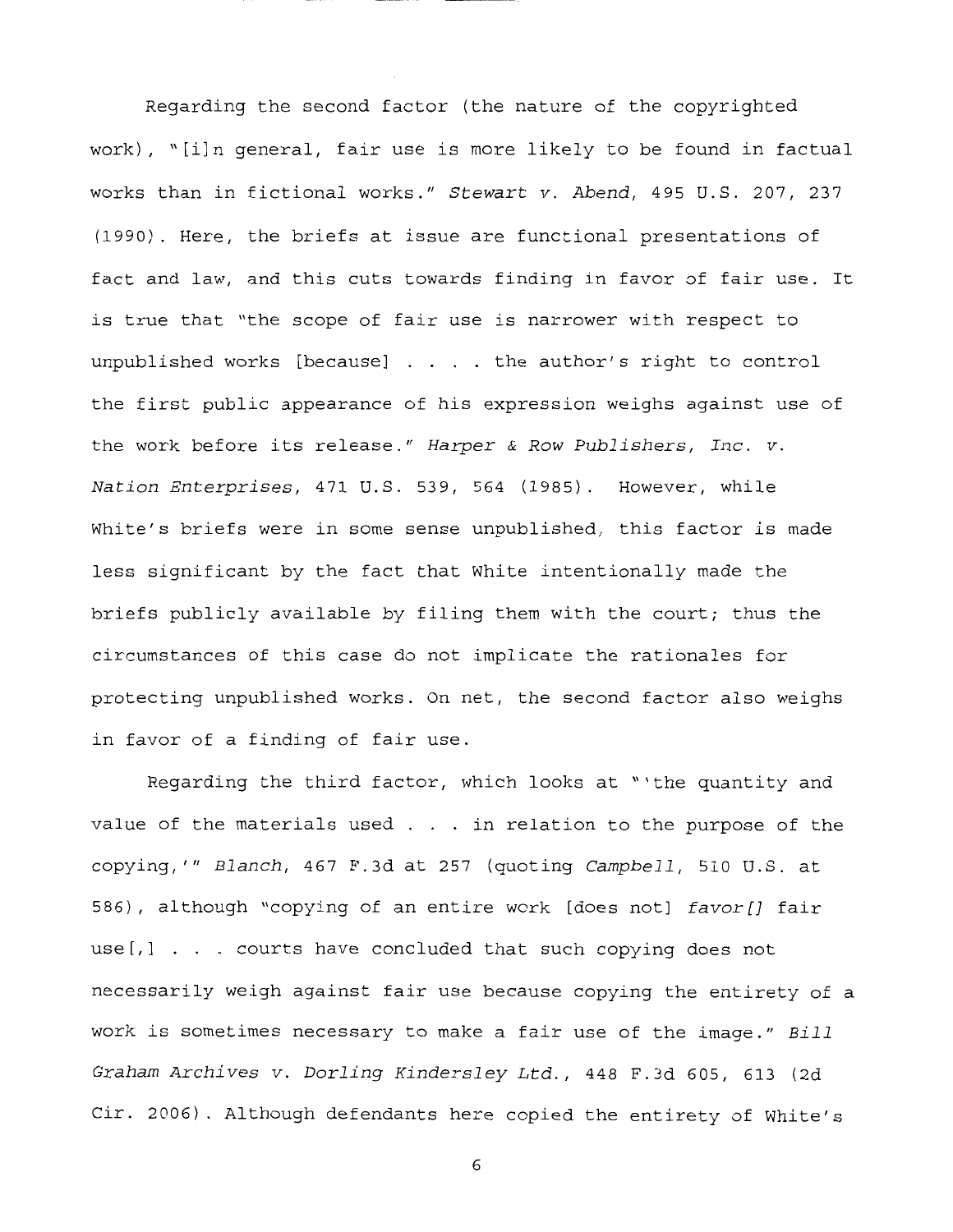briefs, such copying was necessary to make the briefs comprehensively text searchable. Thus the Court finds that defendants only copied what was reasonably necessary for their transformative use, and that the third factor is therefore neutral.

Regarding the fourth factor, a finding of fair use is disfavored "only when the market is impaired because the . . . material serves the consumer as a substitute, or . . supersedes the use of the original." *Bill Graham Archives,* 448 F.3d at 614 (quoting Pierre N. Leval, *Toward a Fair Use Standard,* 103 HARV. L. REV. 1105, 1125 (1990)). In determining whether such a market exists, the Second Circuit "looks at the impact on potential licensing revenues for 'traditional, reasonable, or likely to be developed markets.'" *Bill Graham Archives,* 448 F.3d at 614 (quoting *American Geophysical Union v. Texaco Inc.,* 60 F.3d 913, 930 (2d Cir. 1994)) In this instance, West's and Lexis's usage of the briefs is in no way economically a substitute for the use of the briefs in their original market: the provision of legal advice for an attorney's clients. White himself admits that he lost no clients as a result of West's and Lexis's usage. Lexis 56.1  $\parallel$  94. Furthermore, no secondary market exists in which White could license or sell the briefs to other attorneys, as no one has offered to license any of White's motions, nor has White sought to license or sell them. *See Blanch,*  467 F.3d at 258 (finding that this factor "greatly favor[ed]" the alleged infringer where the copyright holder had "never licensed any of her photographs for use in works of graphic or other visual